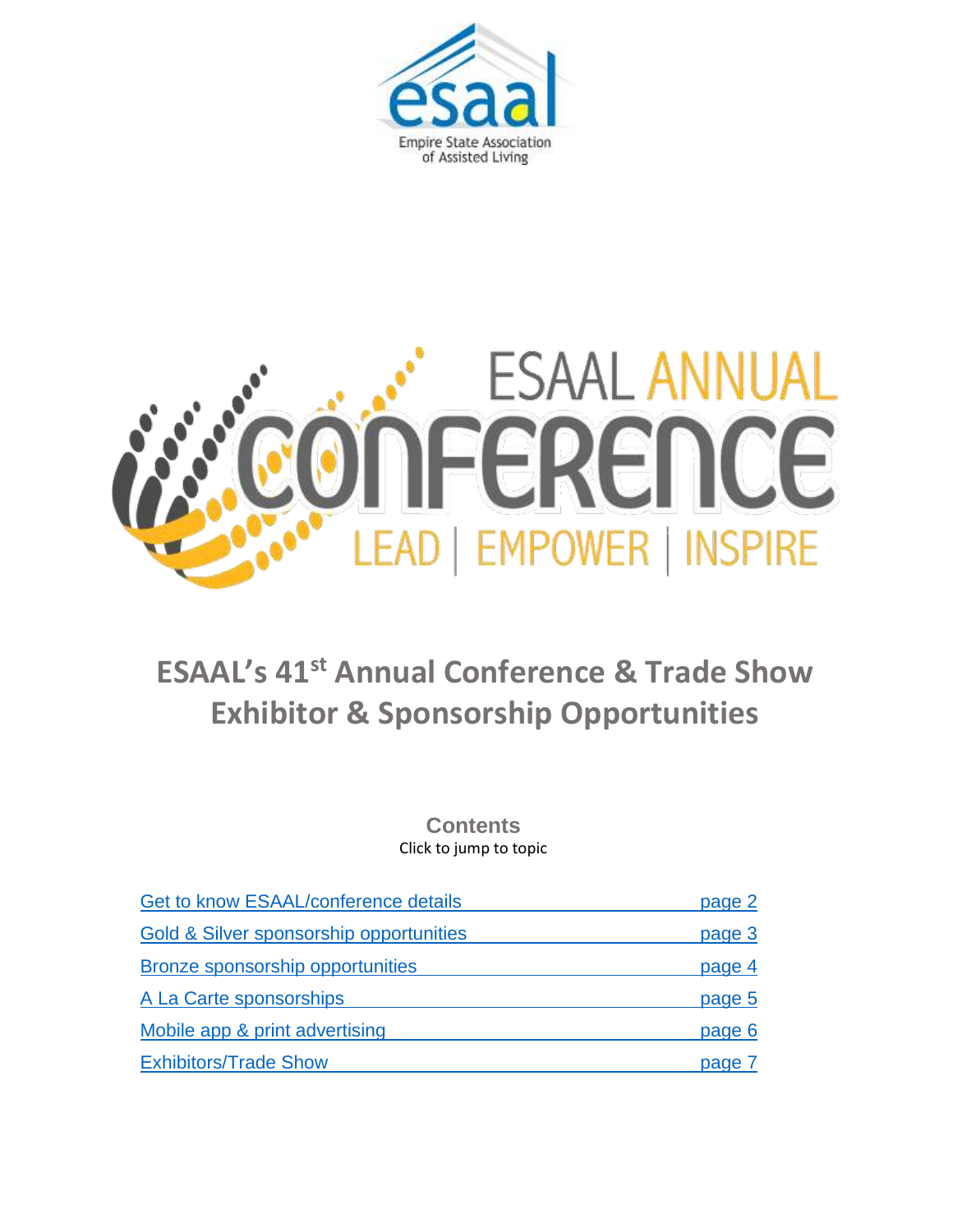



#### <span id="page-1-0"></span>Who We Are

If you ask any ESAAL member to describe their experience with us, you will probably hear about our accessibility, level of support, and the tremendous value we provide. ESAAL is the only association that exclusively represents the assisted living provider network in NYS and is widely recognized by government and other stakeholders as the voice for assisted living.

One of our most remarkable characteristics is that we pride ourselves on relationships – creating them and cultivating them. Our annual conference reflects that pride, providing an opportunity for valued professionals in our field to learn, share, and get better at what they do.

As a partner with us, in whatever capacity you choose to be involved, we commit to bringing you that same level of value and support. You can count on us for a worthwhile experience that results in lasting business relationships.

The upcoming annual conference will take place May 9-11, 2022 at Turning Stone Resort in Verona, NY.

250+

AUDIENCE NYS Assisted Living owners, SPEAKERS operators, administrators, & other senior management.

SPEAKERS Inspiring experts in their fields, 30

including some of the most influential names in our industry.

#### Promote & Showcase

Present your brand, company, and products to our attendees, and meet hundreds of potential customers. Take advantage of the exhibit space to demonstrate your services and products. We will coordinate with you every step of the way to create the best opportunity for you to build lasting connections with attendees and members.

#### Network & Connect

Sponsoring and exhibiting gives you the opportunity to connect with your current and potential customers. You'll gain visibility, recognition and make a strong statement about your commitment and dedication to the Assisted Living Community. Be involved in the action and put your marketing dollars to work where the prospects are, at ESAAL's 41<sup>st</sup> Annual Conference & Trade Show!

#### The ESAAL Experience

We are committed to providing you with top-notch communication throughout the planning process and during the conference to ensure your experience is the best it can be. The ESAAL Team is here to answer your questions and consider your suggestions. We love connecting people and are happy to help arrange on-site introductions. Contact us anytime.

Cara Groff, CMP Event Coordinator 518-371-2573 [cgroff@esaal.org](mailto:cgroff@esaal.org)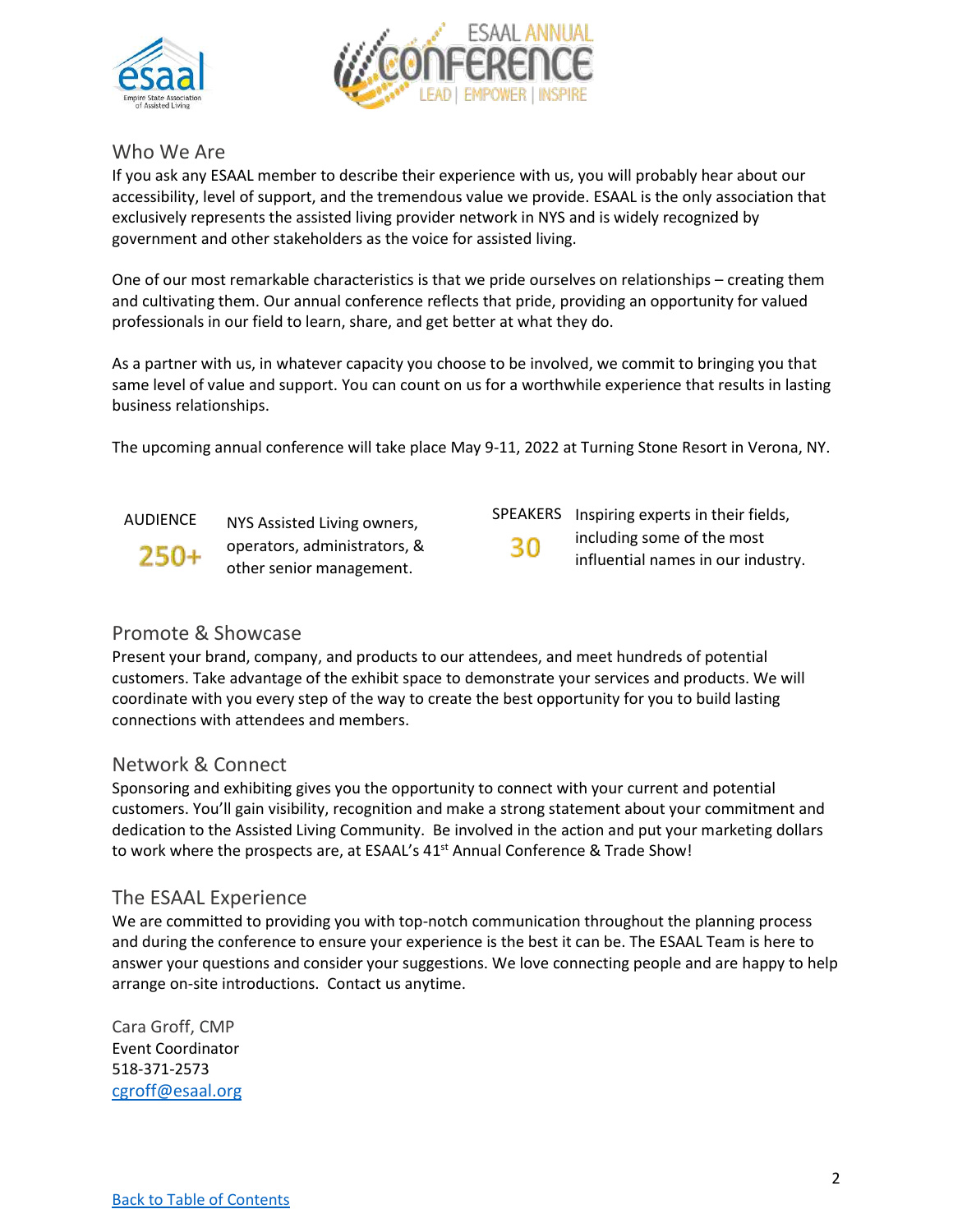



# SPONSORSHIP OPPORTUNITIES

# <span id="page-2-0"></span>Gold & Silver

Our gold and silver sponsors are the conference's biggest supporters with the most opportunities to connect with attendees and spread your message. While this is a suggested list of sponsor benefits, Cara will work with you to create a package that fits your company's needs.

| <b>Opportunity</b>                 | <b>Benefits</b>                                                                                                                                                                                                                                                                                                                                                                                                                                                                                                                                                                                                                                                                                                                                                                                                                                                                                                                                                                                                                      | <b>Amount</b> |
|------------------------------------|--------------------------------------------------------------------------------------------------------------------------------------------------------------------------------------------------------------------------------------------------------------------------------------------------------------------------------------------------------------------------------------------------------------------------------------------------------------------------------------------------------------------------------------------------------------------------------------------------------------------------------------------------------------------------------------------------------------------------------------------------------------------------------------------------------------------------------------------------------------------------------------------------------------------------------------------------------------------------------------------------------------------------------------|---------------|
| <b>Gold Sponsor</b><br><b>SOLD</b> | Listing in printed conference program<br>$\bullet$<br>Logo & Link on ESAAL's Sponsors page of website<br>$\bullet$<br>Facebook post announcing sponsorship<br>$\bullet$<br>Twitter shout out the week before the Show referencing booth<br>$\bullet$<br>activity<br>Full page color ad in print conference program.<br>$\bullet$<br>Your literature in attendee tote bag (subject to ESAAL approval)<br>$\bullet$<br>Banner with company name and logo hung in general session room<br>$\bullet$<br>for duration of conference<br>Prime Exhibit Booth<br>$\bullet$<br><b>Gamification on Mobile App</b><br>$\bullet$<br>Company ad posted on ESAAL's website for six months after<br>$\bullet$<br>conference<br>Company name and logo printed on front outside cover of<br>conference program<br>One Complimentary Conference Registration OR complimentary<br>$\bullet$<br>meals for third booth representative<br>Additional entry in the exhibitor drawing for \$250 American Express<br>$\bullet$<br>gift card (exhibitors only) | \$10,000      |
| <b>Silver</b>                      | Listing in printed conference program<br>$\bullet$<br>Logo & Link on ESAAL's Sponsors page of website<br>$\bullet$<br>Facebook post announcing sponsorship<br>$\bullet$<br>Twitter call out the week before the Show referencing booth<br>$\bullet$<br>activity<br>Full page color ad in print conference program.<br>$\bullet$<br>Banner with company name and logo hung in breakout session<br>$\bullet$<br>room for duration of conference<br>Regular Exhibit Booth<br>$\bullet$<br><b>Gamification on Mobile App</b><br>$\bullet$<br>One Complimentary Conference Registration OR complimentary<br>$\bullet$<br>meals for third booth representative                                                                                                                                                                                                                                                                                                                                                                             | \$6,500       |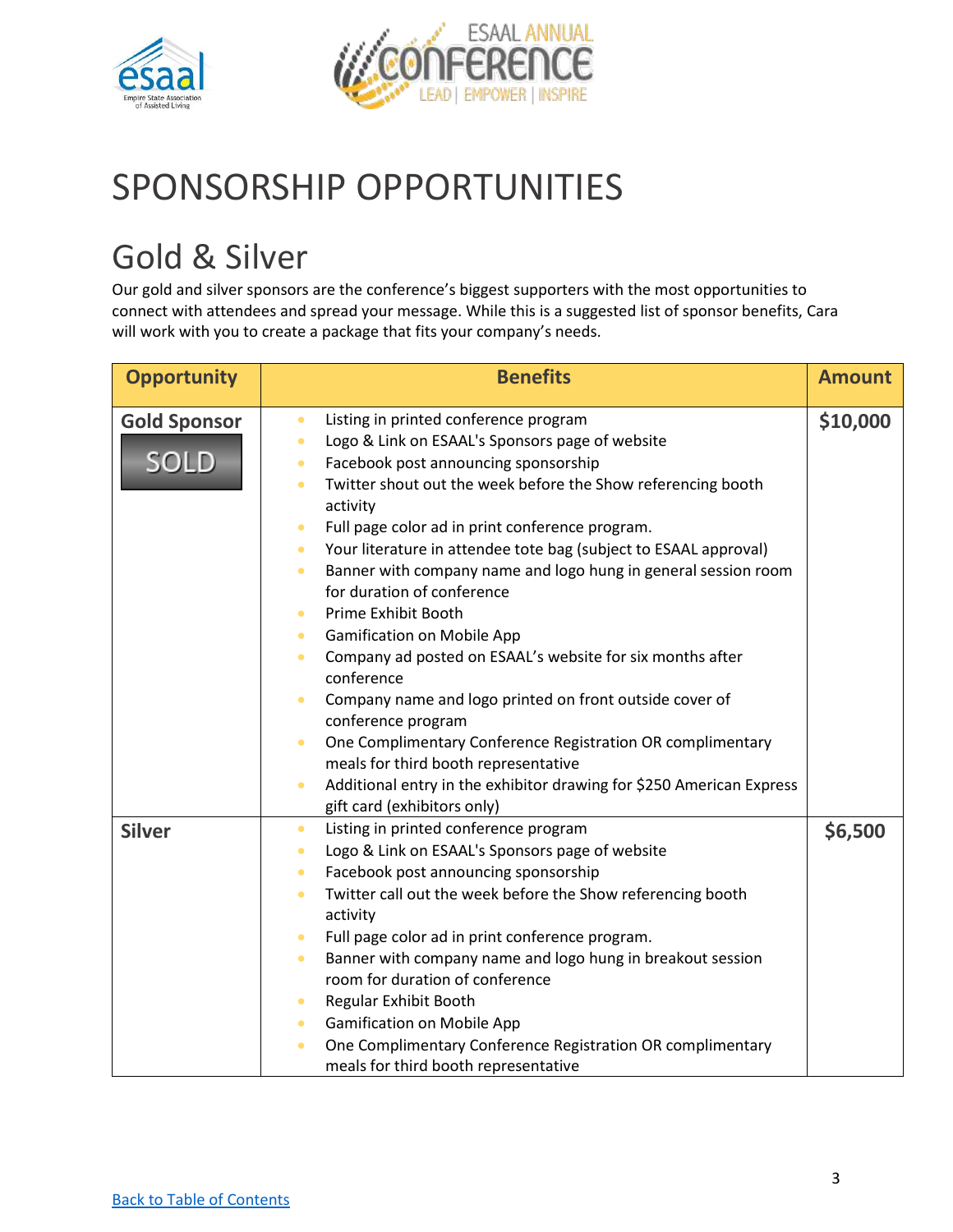



### <span id="page-3-0"></span>Bronze

| <b>Opportunity</b>                                   | <b>Benefits</b>                                                                                                                                                                                                                                                                                                                                                                                                                                                                                                                                                                                                                      | <b>Amount</b> |
|------------------------------------------------------|--------------------------------------------------------------------------------------------------------------------------------------------------------------------------------------------------------------------------------------------------------------------------------------------------------------------------------------------------------------------------------------------------------------------------------------------------------------------------------------------------------------------------------------------------------------------------------------------------------------------------------------|---------------|
| <b>Trade Show Sponsor</b>                            | Prominent, prime booth location<br>$\bullet$<br>Company name & logo on a banner displayed in the trade show<br>$\bullet$<br>space<br>Sponsor status listed on Conference Mobile App<br>Literature you supply for tote bags (must be approved by<br>$\bullet$<br>ESAAL)<br>1 free conference registration OR meal cost for 3rd booth rep<br>$\bullet$                                                                                                                                                                                                                                                                                 | \$5,000       |
| <b>ESAAL Website</b><br><b>Banner</b><br><b>SOLD</b> | 1 additional entry in the exhibitor drawing for a \$250 gift card<br>$\bullet$<br>Banner ad of your company logo (you supply art) displayed on<br>$\bullet$<br>ESAAL's "Events" page from purchase date & for six months<br>after the conference<br>Full page color ad in conference program<br>$\bullet$<br>Sponsor status listed on Conference Mobile App<br>$\bullet$<br>Literature you supply for attendee tote bags (must be<br>$\bullet$<br>approved by ESAAL)<br>1 free conference registration OR meal cost for 3rd booth rep<br>$\bullet$<br>1 Additional entry in the exhibitor drawing for a \$250 gift card<br>$\bullet$ | \$5,000       |
| <b>Tote Bags</b><br><b>SOLD</b>                      | Your company name & logo printed on tote bags attendees<br>$\bullet$<br>receive<br>Full page color ad in program<br>Sponsor status listed on Conference Mobile App<br>$\bullet$<br>Literature you supply for the bags (must be approved by<br>$\bullet$<br>ESAAL)<br>1 free conference registration OR meal cost for 3rd booth rep<br>$\bullet$<br>1 Additional entry in the exhibitor drawing for a \$250 gift card<br>$\bullet$                                                                                                                                                                                                    | \$5,000       |
| <b>Welcome Cocktail</b><br><b>Reception</b>          | Signage including your company logo at the reception<br>$\bullet$<br>Sponsor status listed on Mobile App<br>$\bullet$<br>Full page color ad in program<br>$\bullet$<br>Opportunity to place collateral on tables at the event<br>$\bullet$<br>Sponsor status listed on Mobile App<br>$\bullet$<br>1 free conference registration OR meal cost for 3rd booth rep<br>$\bullet$<br>1 Additional entry in the exhibitor drawing for a \$250 gift card<br>$\bullet$                                                                                                                                                                       | \$5,000       |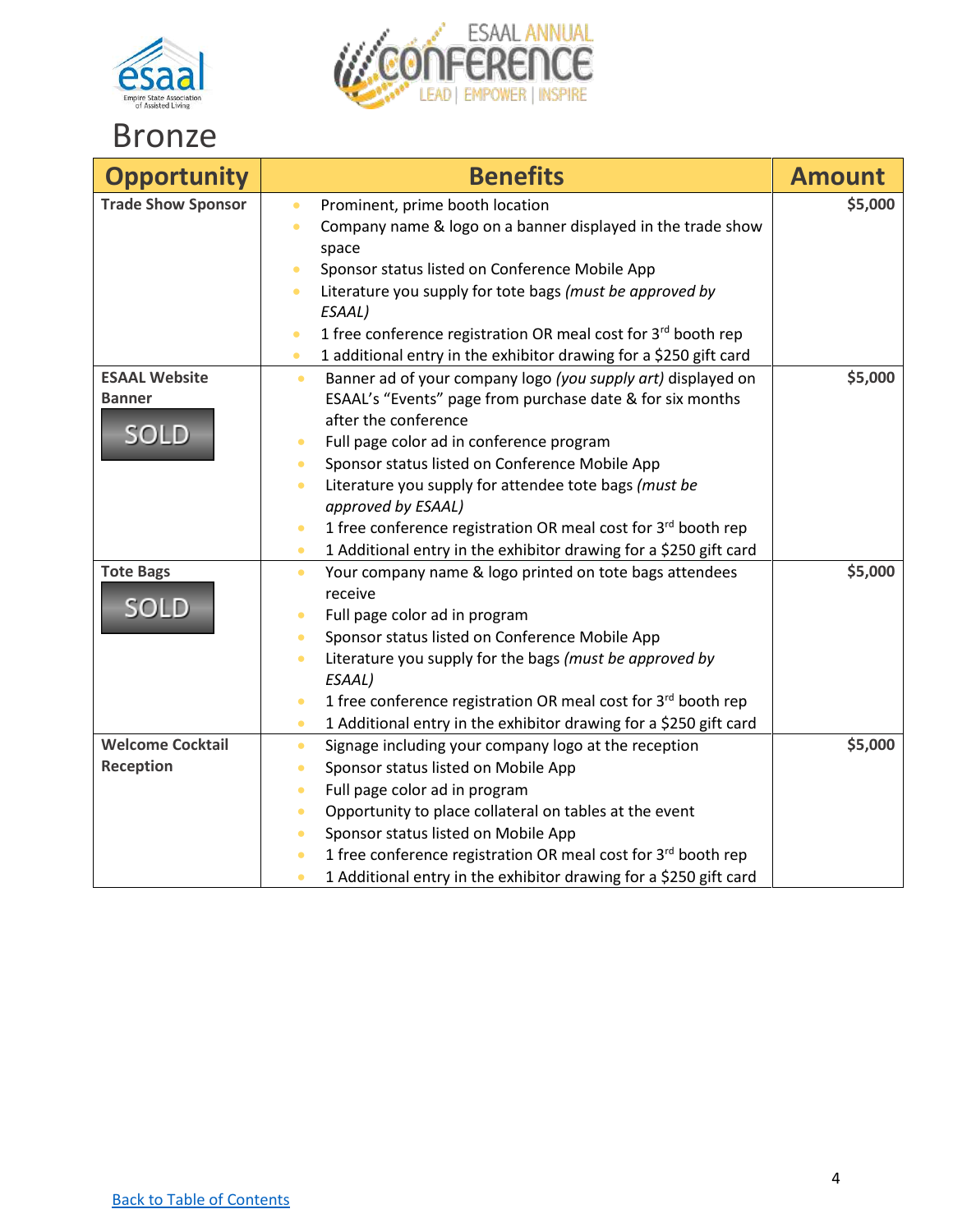



### <span id="page-4-0"></span>A La Carte Sponsorship Opportunities

| <b>Opportunity</b>                                                   | <b>Benefits</b>                                                                   | <b>Amount</b> |
|----------------------------------------------------------------------|-----------------------------------------------------------------------------------|---------------|
| <b>Keynote</b>                                                       | Kickoff the Keynote session with a brief (2-3 minute) description of<br>$\bullet$ | \$3,000       |
| Mack Dryden                                                          | your company & services before you introduce Mack Dryden.                         |               |
| <b>SOLD</b>                                                          | Listing on Conference Mobile App<br>$\bullet$                                     |               |
|                                                                      | Listing in Conference Program<br>$\bullet$                                        |               |
|                                                                      | Leave materials in back of the session room<br>$\bullet$                          |               |
| <b>CSR Project: Attendees will help</b>                              | Signage at the Hygiene Kit Building Station<br>$\bullet$                          | \$3,000       |
| build hygiene kits from Clean the<br>World that will be donated to a | Your rep will host the station/greet kit builders<br>$\bullet$                    |               |
| local organization. Clean the World                                  | Push notifications in Mobile App<br>$\bullet$                                     |               |
| kits are the ONLY kits that                                          | Listing on Conference Mobile App<br>$\bullet$                                     |               |
| incorporate an environmental                                         | Listing in Conference Program<br>$\bullet$                                        |               |
| mission with social impact!                                          | Leave materials at the kit building station<br>$\bullet$                          |               |
| <b>Charging Stations</b>                                             | Three (3) electronic charging stations for mobile devices will be<br>$\bullet$    | \$2,500       |
| Help attendees stay connected to                                     | wrapped with your company name & logo                                             |               |
| the mobile app & allow them to<br>check in with the office.          | Listing on Conference Mobile App<br>$\bullet$                                     |               |
|                                                                      | Listing in conference program<br>$\bullet$                                        |               |
| <b>Notebooks</b>                                                     | Your company name & logo will be featured prominently on the<br>$\bullet$         | \$2,500       |
| *Due to extended shipping                                            | cover                                                                             |               |
| times, this is only available                                        | Listing on Conference Mobile App<br>$\bullet$                                     |               |
| until 3/31/22!*                                                      | Listing in Conference Program<br>$\bullet$                                        |               |
| "MirrorBooth" Photo Booth                                            | Your logo will be printed on the pictures<br>$\bullet$                            | \$2,500       |
|                                                                      | Signage at the event featuring your company name & logo<br>$\bullet$              |               |
|                                                                      | Listing on Conference Mobile App<br>$\bullet$                                     |               |
|                                                                      | Listing in Conference Program<br>$\bullet$                                        |               |
| <i><b>*NEW*</b></i> Vaccination                                      | Let attendees know you care about the safety of their residents by<br>$\bullet$   | \$2,000       |
| <b>Verification</b>                                                  | sponsoring our vaccination verification process                                   |               |
| 2 available                                                          | Sponsor status listed on Conference Mobile App<br>$\bullet$                       |               |
|                                                                      | Banner ad (you provide art) on Conference Mobil App<br>$\bullet$                  |               |
|                                                                      | Listing in the printed program<br>$\bullet$                                       |               |
|                                                                      | Logo & Link on ESAAL's Sponsors page of website<br>$\bullet$                      |               |
| <b>Connection Corner</b>                                             | Signage at the event in the connection corner featuring your<br>$\bullet$         | \$2,000       |
| A space for our first-time attendees                                 | company name & logo                                                               |               |
| to connect with veteran attendees &                                  | Listing on Conference Mobile App<br>$\bullet$                                     |               |
| a place to relax or recharge<br>throughout the conference!           | Listing in Conference Program<br>$\bullet$                                        |               |
|                                                                      | Leave collateral in the area for attendees to take<br>$\bullet$                   |               |
| <b>Banquet Dinner Decor</b>                                          | Signage on every table with your company name & logo<br>$\bullet$                 | \$2,000       |
|                                                                      | Listing on Conference Mobile App<br>$\bullet$                                     |               |
|                                                                      | Listing in Conference Program<br>$\bullet$                                        |               |
| <b>Registration Area</b>                                             | Signage at the event in the registration area featuring your<br>$\bullet$         | \$2,000       |
| The "hub" of the conference                                          | company name & logo                                                               |               |
| where everyone stops!                                                | Listing on Conference Mobile App<br>$\bullet$                                     |               |
|                                                                      | Listing in Conference Program<br>$\bullet$                                        |               |
|                                                                      | Leave collateral at the desk for attendees to take with them<br>$\bullet$         |               |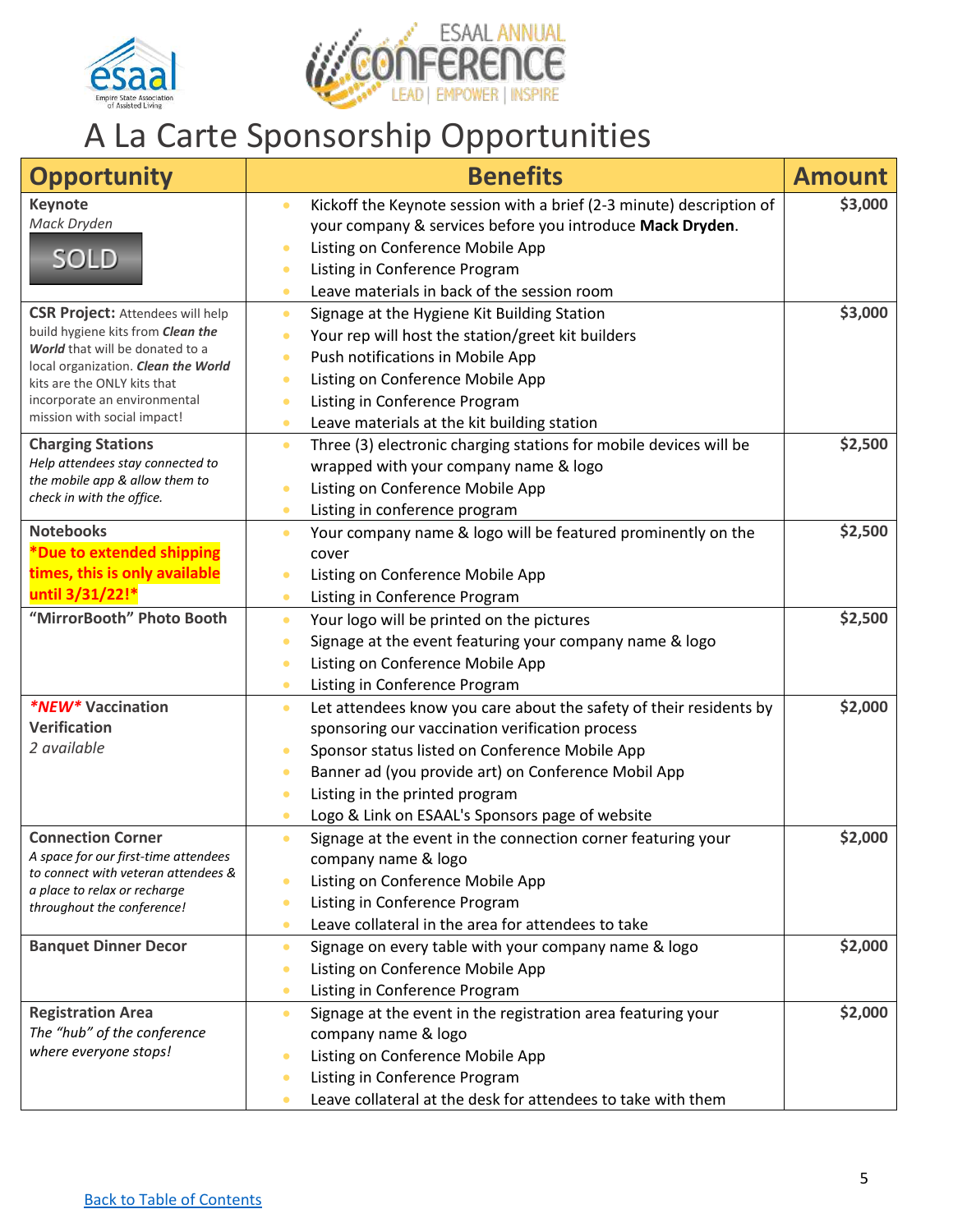



### *A La Carte Sponsorship Opportunities, cont'd.*

<span id="page-5-0"></span>

| <b>Opportunity</b>                                         | <b>Benefits</b>                                                      | <b>Amount</b>                       |
|------------------------------------------------------------|----------------------------------------------------------------------|-------------------------------------|
| <b>Name Badge Lanyards</b>                                 | Your company logo imprinted on the name badge<br>$\bullet$           | \$2,000                             |
| *Due to extended shipping                                  | lanyards                                                             |                                     |
| times, this is only available                              | Listing on Conference Mobile App                                     |                                     |
| until 3/31/22!*                                            | Listing in Conference Program<br>$\bullet$                           |                                     |
| <b>Refreshment Break</b>                                   | Signage at the break tables<br>$\bullet$                             | \$1,500                             |
|                                                            | Listing on Conference Mobile App<br>$\bullet$                        |                                     |
|                                                            | Listing in Conference Program<br>$\bullet$                           |                                     |
| <b>Education Sessions</b>                                  | Kickoff a session with a brief (1-2 minute) description<br>$\bullet$ | \$1,500                             |
|                                                            | of your company & services before you introduce the<br>speaker       |                                     |
|                                                            | Listing on Conference Mobile App<br>$\bullet$                        |                                     |
|                                                            | Listing in Conference Program<br>$\bullet$                           |                                     |
| <b>Cocktail Hour</b>                                       | Signage at the bars<br>$\bullet$                                     | \$1,500                             |
| 2 available, Choose Tuesday or                             | Listing on Conference Mobile App<br>$\bullet$                        |                                     |
| Wednesday night                                            | Listing in Conference Program<br>$\bullet$                           |                                     |
| <b>Mobile App Splash Page</b>                              | full-screen visual ad featuring artwork you<br>$\bullet$             | \$1,000                             |
| * Exclusive item-only 1 available! *                       | provide                                                              |                                     |
|                                                            | Listing in Conference Program<br>$\bullet$                           |                                     |
|                                                            | Listing on Conference Mobile App<br>$\bullet$                        |                                     |
|                                                            | 1 Additional entry in the exhibitor drawing for a \$250<br>$\bullet$ |                                     |
|                                                            | gift card (as applicable)                                            |                                     |
| <b>Wi-Fi Sponsor</b>                                       | Your company name or phrase (approved by ESAAL)<br>$\bullet$         | \$750                               |
| * Exclusive item-only 1 available! *                       | is the password for attendees to get on Wi-Fi                        |                                     |
|                                                            | Listing on Conference Mobile App<br>$\bullet$                        |                                     |
| <b>SOLD</b>                                                | Listing in Conference program<br>$\bullet$                           |                                     |
| <b>Tote Bag Stuffer</b>                                    | Literature or collateral item you supply for attendee<br>$\bullet$   | \$500                               |
|                                                            | tote bags (must be approved by ESAAL)                                |                                     |
|                                                            | Listing on Conference Mobile App<br>$\bullet$                        |                                     |
|                                                            | Listing in Conference program<br>$\bullet$                           |                                     |
| <b>Mobile App Gamification</b>                             | Attendees will stop by your booth for a selfie with a<br>$\bullet$   | \$500                               |
| a photo scavenger hunt game<br>designed to drive attendee  | rep                                                                  |                                     |
| engagement during the trade                                | Attendees will take a picture of your booth                          |                                     |
| show.                                                      | Listing on Conference Mobile App<br>$\bullet$                        |                                     |
|                                                            | Listing in Conference Program<br>$\bullet$                           |                                     |
| <b>Mobile App Banner Ad</b>                                | Your ad appears at the top portion of the screen for<br>$\bullet$    | 3 Seconds \$100                     |
|                                                            | the designated time purchased in random order for                    | 6 seconds \$250                     |
|                                                            | the entire conference                                                | 9 seconds \$350<br>15 seconds \$500 |
|                                                            | Listing on Conference Mobile App<br>$\bullet$                        |                                     |
|                                                            | Listing in Conference program<br>$\bullet$                           | \$500 Outside Back                  |
| <b>Print Advertising</b><br>7.5" w x10"h Ad copy is due no | Full page color ad<br>$\bullet$                                      | \$450 Inside Front                  |
| later than April 5, 2022                                   | Listing on Conference Mobile App<br>$\bullet$                        | \$450 Inside Back                   |
|                                                            | Listing in Conference program<br>$\bullet$                           |                                     |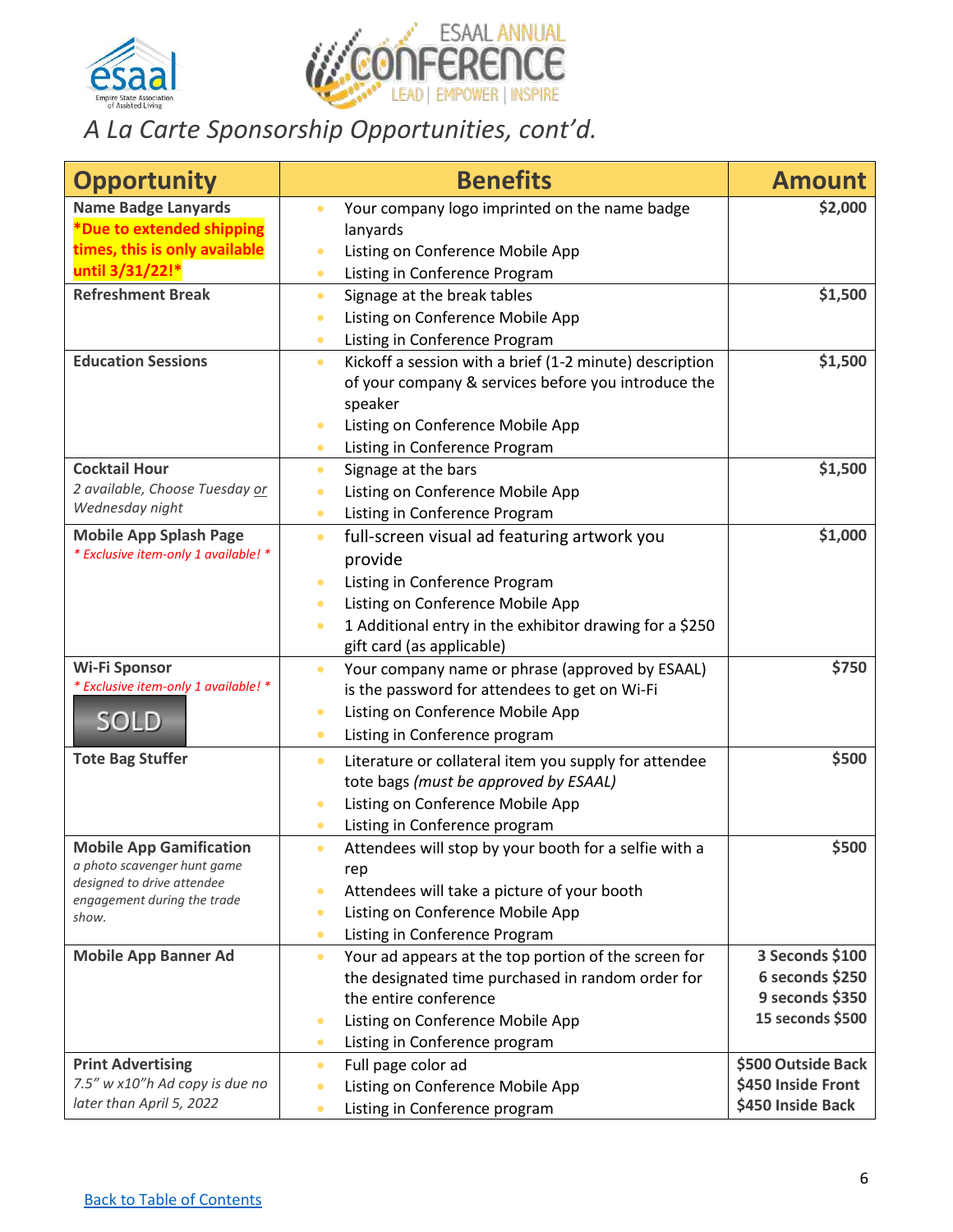



# <span id="page-6-0"></span>TRADE SHOW

#### To Our Exhibitors:

You make our conference fun with your creative displays and unique giveaways! Back for 2022: each exhibitor will receive a raffle ticket upon arrival to be entered in a drawing for a \$250 American Express gift card. The winner will be announced Wednesday during the trade show lunch. Be sure to check out our sponsorship opportunities, some of which include an extra ticket as a benefit! It's our way of saying thank you for supporting ESAAL. We appreciate you & the time you spend with us at the trade show!

#### Before the Conference

- List of conference attendees
- **Basic Listing on Conference Mobile App** (company name, brief description, physical address, phone number, email address, booth number)
- **Basic Listing in printed conference program** (company name, representative name & email, booth number)

#### During the Conference

- 8' x 10' booth
- 6' covered, skirted table with (2) chairs and waste basket
- Large booth sign with company name and booth number
- 5.5 hours of dedicated exhibit time
- All meals for up to two (2) representatives (Kosher must be requested prior to arrival)
- Attend any conference session to maximize networking (look for preliminary schedule soon)
- \$250 gift card raffle opportunity

#### After the Conference

- Complete attendee list
- Link from our website to yours for one full year
- Listing in *ESAAL Buyers Guide -* direct link from ESAAL website to your company posted for one year after conference & sent to all attendees via email.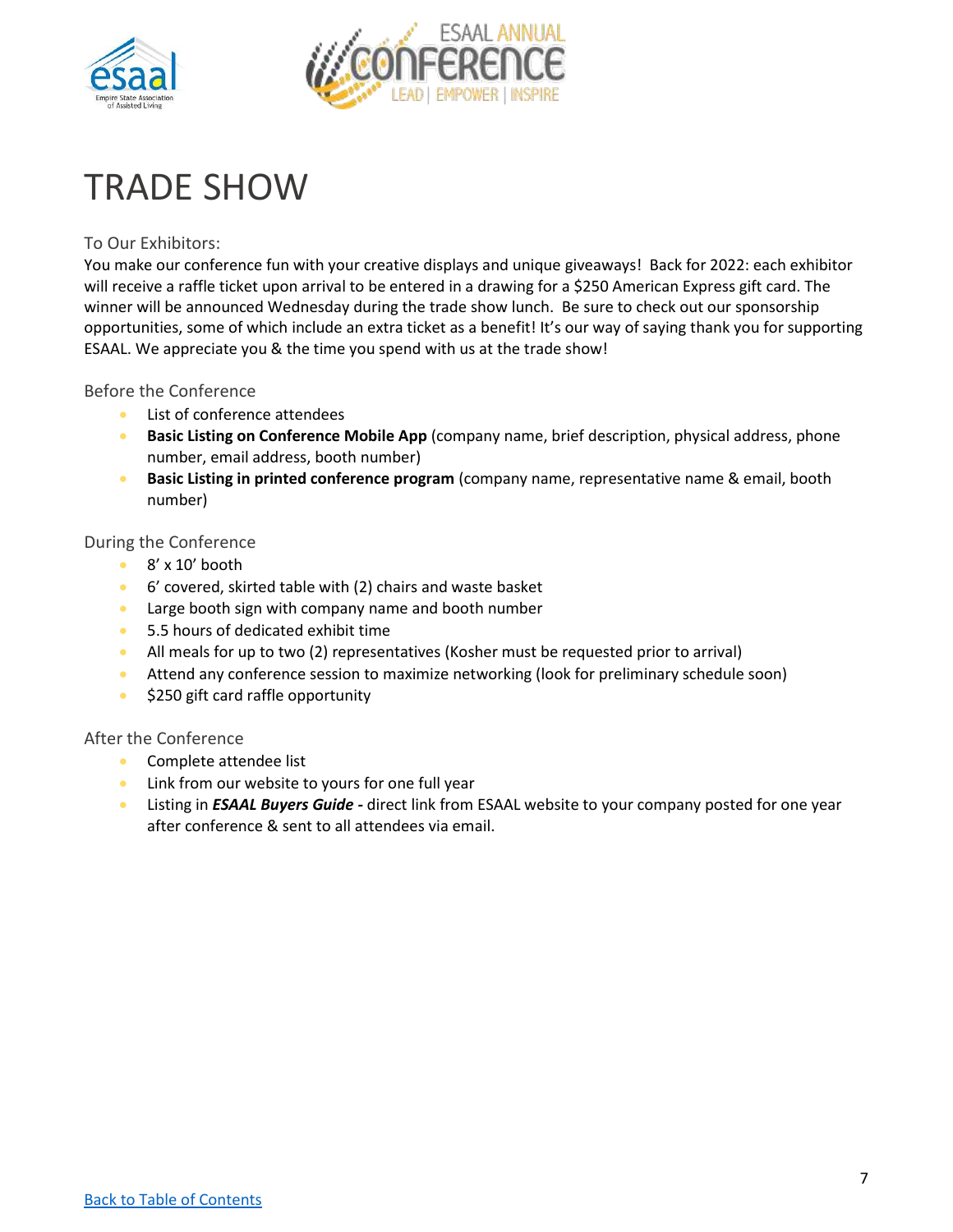



### Trade Show Hours

| Tuesday, May 10, 2022   |                                                                     |  |
|-------------------------|---------------------------------------------------------------------|--|
| 1:00pm-5:00pm           | Exhibit booth Set-up                                                |  |
| $6:00$ pm-9:00pm        | Trade Show open. Cocktail hour & dinner served inside exhibit hall. |  |
| Wednesday, May 11, 2022 |                                                                     |  |
| 7:30am-8:30am           | Trade Show Open. Breakfast served inside exhibit hall.              |  |
| 10:30am-11:00am         | Refreshment break served inside exhibit hall.                       |  |
| 12:30pm-1:30pm          | Lunch served inside exhibit hall; prizes drawn                      |  |
| 1:30 <sub>pm</sub>      | Trade Show Closed/Exhibitor breakdown begins                        |  |

### Booth Pricing

*Early Bird Pricing in effect until 5:00pm Wednesday, March 2, 2022.*

|                       | <b>ESAAL Member</b> | <b>Non-Member</b>  |
|-----------------------|---------------------|--------------------|
| <b>Prime Booth</b>    | \$1,170             | \$1,470            |
|                       | \$1,053 Early Bird  | \$1,323 Early Bird |
| <b>Standard Booth</b> | \$1,120             | \$1,370            |
|                       | \$1,008 Early Bird  | \$1,233 Early Bird |

- A prime booth space is in a more heavily trafficked area.
- To receive the ESAAL member rate, you must be a member in good standing or submit a membership application with payment. For more information on membership, please visit our website: [esaal.org](https://www.esaal.org/) or email Karen Thornton, Director of Member Services: [kthornton@esaal.org](mailto:kthornton@esaal.org)
- **Early Bird Rate must be reserved & paid for by 5:00pm on March 2, 2022, or standard rates will be applied**

| <b>Upgrade your</b>     | Mobile App:                                                 | \$100 |
|-------------------------|-------------------------------------------------------------|-------|
| <b>Mobile App &amp;</b> | Logo                                                        |       |
| <b>Printed Program</b>  | A second email address                                      |       |
|                         | Up to 2 active website links                                |       |
| <b>Listings</b>         | 3 pictures (10mb or less)                                   |       |
|                         | 2 PDF documents (10mb or less)                              |       |
|                         | Links to your company's Facebook, LinkedIn, & Twitter sites |       |
|                         | Printed Program:                                            |       |
|                         | Physical address                                            |       |
|                         | Website                                                     |       |
|                         | Phone number                                                |       |
|                         | <b>Brief description</b>                                    |       |

#### **Booth rates do not include:**

- Lodging
- Shipment of materials [Use Exhibitor Services \(Total Events Company\) order form](https://esaal.memberclicks.net/assets/docs/2022-Conference/Exhibitor%20Trade%20Show%20%26%20Power%20order%20form%20TE%202022.pdf)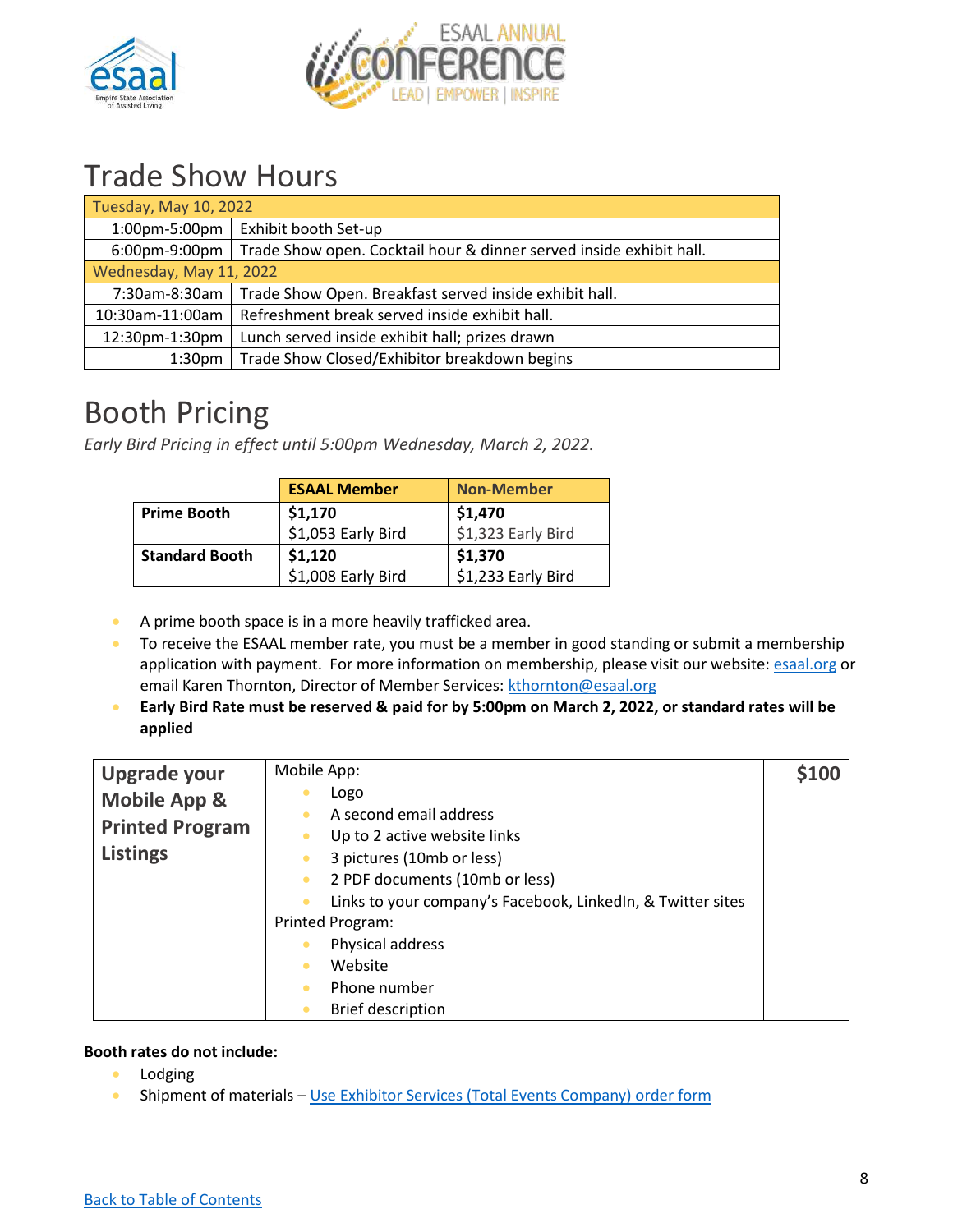



- **Electrical Needs** [Use Exhibitor Services \(Total Events Company\) order form](https://esaal.memberclicks.net/assets/docs/2022-Conference/Exhibitor%20Trade%20Show%20%26%20Power%20order%20form%20TE%202022.pdf)
- Dedicated Internet or Phone availability inside the trade show

#### **Exhibitor Regulations**

The following regulations have been developed to ensure that the trade show is conducted safely and responsibly.

- 1.) **Registration**  ESAAL staff always has sole control over admission policies. All persons visiting the conference and exposition, as well as exposition personnel, shall be required to register and wear an appropriate badge while in attendance. Exhibitors may supply giveaways and take orders of goods and services only in their designated exhibit spaces. Canvassing or distribution of advertising matter outside the exhibitor's own space will not be permitted. Non-exhibiting suppliers are not permitted into the trade show. Non-exhibiting suppliers may register for and attend the general sessions of the conference but may not solicit.
- 2.) **Exhibitor Cancellation** Cancellations received by ESAAL prior to thirty (30) days before the trade show will receive a full refund minus a \$150 administrative fee. There will be no refunds for cancellation made less than thirty (30) days before the trade show.
- 3.) **No-shows** Any exhibitor failing to occupy space contracted for is still required to pay the full rental amount, and ESAAL has the right to use any space that is unoccupied by 6:30pm on May 10, 2022.
- 4.) **Food/Beverage** No food/beverage may be served by an exhibitor unless written permission has been obtained by ESAAL in conjunction with Turning Stone Resort prior to the event.
- 5.) **Fire, Safety, Health** Exhibitors must assume full responsibility for compliance with local, city, and state ordinances and regulations covering fire, safety, and health.
	- a. Table coverings and other exhibit items must be non-flammable material. All decorative materials must be fire-resistant and in accordance with the standards established by the National Board of Fire Underwriters. Certificates attesting that all materials referred to have been flame-proofed must be notarized and submitted upon request. Flame-proofing not in accordance with the applicable codes is a violation and is unacceptable.
	- b. All exhibit equipment and materials must be contained within the booth and protected with adequate safeguards to pose no danger to other exhibitors, conference attendees, show visitors or others.
	- c. Exhibits that produce high noise levels or produce offensive odors will not be permitted.
	- d. Turning Stone Resort prohibits the use of open flame candles & compressed gas.
- 6.) **Housekeeping** Each exhibitor is responsible for the cleanliness of his/her exhibit and shall properly dispose of any garbage or waste resulting from the exhibit.
- 7.) **Set Up and Breakdown**
	- a. **Booth set up**  Exhibitors may begin setting up booths no earlier than 1:00pm, Tuesday, May 10, 2022 and must be finished by 5:30pm.
	- b. **Booth breakdown** Exhibition break down will begin on Wednesday, May 11, 2022 at 1:30pm. All exhibits must be packed at the close of the show and removed from the exhibit hall no later than 5:00pm on Wednesday, May 11, 2022. Items not removed by 5:00pm on this date will be transferred out of the space at the exhibitor's expense.
	- c. Prior to the Trade Show, exhibitors must make arrangements with Total Events for the items that are not covered in the booth cost **including electrical requirements** and **shipment of materials.**